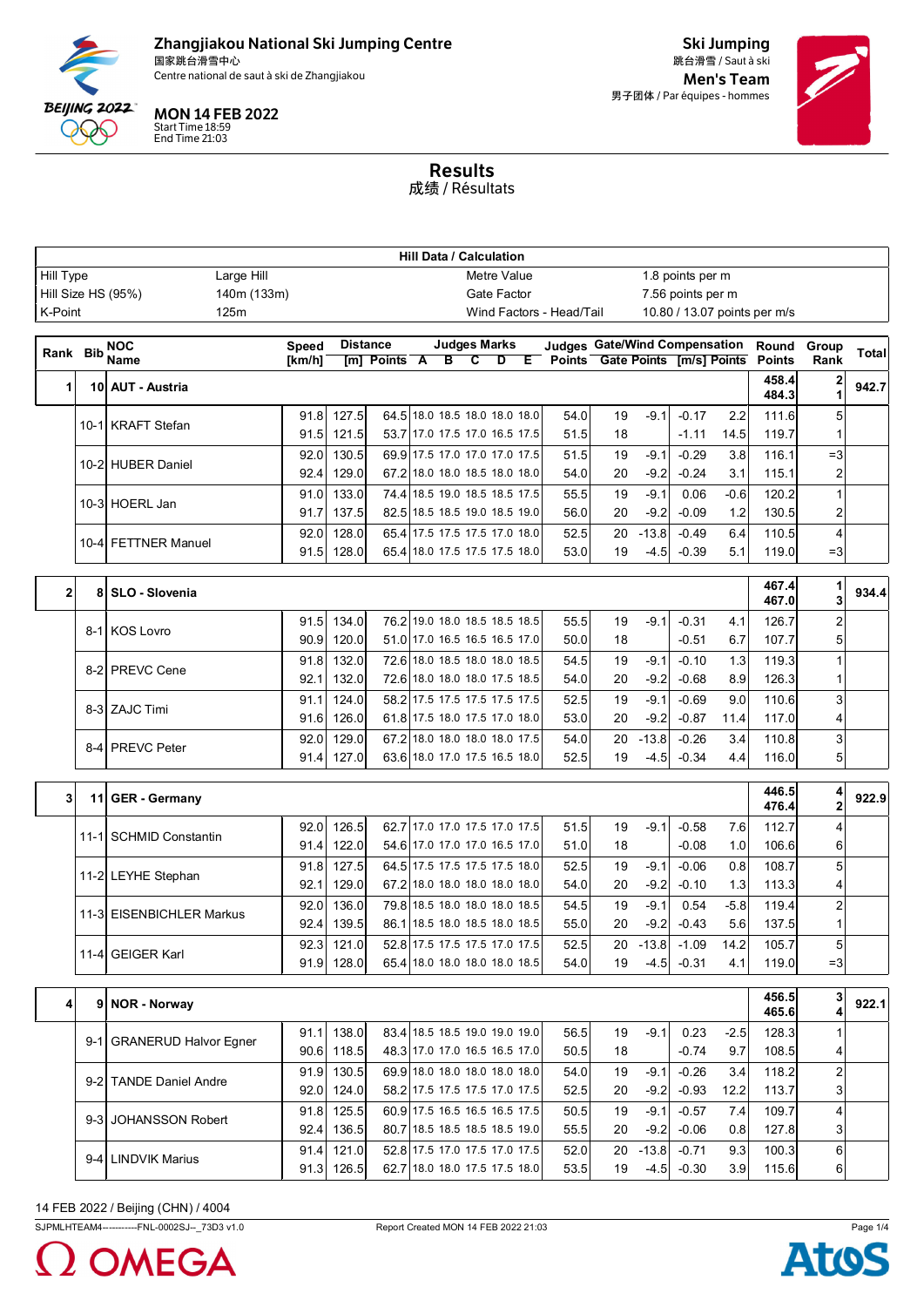

Centre national de saut à ski de Zhangjiakou de la commune de la commune de la commune de la commune de la commune de la commune de la commune de la commune de la commune de la commune de la commune de la commune de la com



Start Time 18:59 End Time 21:03

Ski Jumping 跳台滑雪 / Saut à ski 男子团体 / Par équipes - hommes



Results 成绩 / Résultats

| Points Gate Points [m/s] Points<br>$[m]$ Points $\overline{A}$ B C<br>$D$ $E$<br>438.5<br>5<br>882.8<br>5<br>JPN - Japan<br>71<br>6<br>444.3<br>126.0<br>61.8 17.0 17.0 17.5 17.0 17.0<br>91.7<br>51.0<br>19<br>$-9.1$<br>$-0.54$<br>110.8<br>6<br>7.1<br>7-1 SATO Yukiya<br>58.2 17.0 17.0 17.0 17.0 17.0<br>91.6<br>124.0<br>51.0<br>$-0.44$<br>18<br>5.7<br>114.9<br>3<br>124.5<br>59.1 17.0 17.5 17.5 17.0 17.5<br>91.7<br>$-9.1$<br>0.50<br>96.6<br>8<br>52.0<br>19<br>$-5.4$<br>7-2 NAKAMURA Naoki<br>122.0<br>54.6 17.5 17.0 17.5 17.0 17.0<br>$-0.07$<br>0.9<br>97.8<br>7<br>91.8<br>51.5<br>20<br>$-9.2$<br>66.3 17.5 17.5 18.0 18.0 18.0<br>5<br>128.5<br>53.5<br>19<br>$-9.1$<br>0.52<br>$-5.6$<br>105.1<br>91.4<br>7-3 KOBAYASHI Junshiro<br>7<br>7.2<br>91.8<br>120.0<br>51.0 17.0 16.5 17.0 16.5 16.5<br>50.0<br>20<br>$-9.2$<br>$-0.55$<br>99.0<br>$\overline{\mathbf{c}}$<br>76.2 19.0 18.5 18.0 18.5 18.5<br>134.0<br>55.5<br>$-13.8$<br>$-0.62$<br>126.0<br>92.2<br>20<br>8.1<br>7-4 KOBAYASHI Ryoyu<br>73.5 18.5 18.0 18.5 19.0 18.5<br>92.0<br>132.5<br>55.5<br>19<br>$-4.5$<br>$-0.62$<br>8.1<br>132.6<br>1<br>6<br>434.5<br>880.1<br>POL - Poland<br>6<br>6<br>5<br>445.6<br>$\overline{7}$<br>47.4 16.5 17.0 16.5 16.0 16.5<br>118.0<br>$-9.1$<br>$-0.66$<br>8.6<br>96.4<br>91.6<br>49.5<br>19<br>6-1 ZYLA Piotr<br>125.5<br>60.9 17.5 17.5 18.0 17.0 17.5<br>119.5<br>91.3<br>52.5<br>18<br>$-0.47$<br>2<br>6.1<br>131.5<br>71.7 18.0 18.0 17.5 18.0 18.0<br>91.5<br>54.0<br>19<br>$-9.1$<br>0.05<br>$-0.5$<br>116.1<br>$=3$<br>6-2 WASEK Pawel<br>120.0<br>51.0 17.0 16.5 16.5 16.5 17.0<br>$-9.2$<br>97.2<br>92.0<br>50.0<br>20<br>$-0.41$<br>54<br>8<br>54.6 17.0 17.0 17.0 17.0 16.5<br>122.0<br>$-9.1$<br>6<br>91.6<br>51.0<br>19<br>0.09<br>$-1.0$<br>95.5<br>6-3 KUBACKI Dawid<br>126.0<br>$-9.2$<br>2.9<br>107.5<br>91.8<br>61.8 17.5 17.0 17.5 17.0 17.5<br>52.0<br>20<br>$-0.22$<br>5<br>137.0<br>1.7<br>$\mathbf{1}$<br>91.7<br>81.6 19.0 19.0 18.5 19.0 19.0<br>57.0<br>$-13.8$<br>$-0.13$<br>126.5<br>20<br><b>STOCH Kamil</b><br>6-4<br>127.5<br>64.5 18.0 17.0 17.0 17.5 17.5<br>2<br>91.3<br>52.0<br>19<br>$-4.5$<br>$-0.72$<br>9.4<br>121.4<br>7<br>410.6<br>4 ROC - ROC<br>7<br>395.9<br>8<br>66.3 18.0 18.0 17.5 18.0 18.0<br>128.5<br>54.0<br>$-9.1$<br>$-0.32$<br>3<br>91.1<br>19<br>4.2<br>115.4<br>4-1 SADREEV Danil<br>90.7<br>119.0<br>49.2 17.0 17.0 16.5 16.5 16.0<br>50.0<br>18<br>$-0.09$<br>1.2<br>100.4<br>8<br>$\overline{7}$<br>63.6 17.5 17.5 16.5 16.5 17.0<br>127.0<br>0.22<br>$-2.4$<br>103.1<br>91.5<br>51.0<br>19<br>$-9.1$<br><b>TROFIMOV RS</b><br>4-2I<br>$-9.2$<br>8.8<br>99.7<br>91.9<br>119.5<br>50.1 17.0 17.5 16.5 16.0 16.5<br>50.0<br>20<br>$-0.67$<br>6<br>$\overline{7}$<br>120.0<br>0.9<br>91.6<br>51.0 16.5 17.5 17.0 16.5 16.5<br>50.0<br>19<br>$-9.1$<br>$-0.07$<br>92.8<br>4-3 NAZAROV Mikhail<br>45.6 16.5 17.0 17.0 16.5 16.5<br>2.9<br>92.0<br>117.0<br>50.0<br>$-9.2$<br>$-0.22$<br>89.3<br>20<br>8<br>$\overline{7}$<br>10.5<br>91.7<br>118.0<br>47.4 17.0 17.5 17.0 16.5 16.5<br>50.5<br>19<br>$-9.1$<br>$-0.80$<br>99.3<br><b>KLIMOV Evgeniy</b><br>4-4I<br>121.0<br>51.5<br>6.7<br>106.5<br>7<br>91.7<br>52.8 17.0 17.5 17.0 17.0 17.5<br>19<br>$-4.5$<br>$-0.51$<br>367.0<br>8<br>8<br>5<br><b>SUI - Switzerland</b><br>7<br>424.5<br>92.2 112.0<br>36.6 16.5 16.0 16.5 16.0 16.5<br>49.0<br>$-9.1$<br>11.2<br>87.7<br>8<br>$-0.86$<br>19<br>5-1 PETER Dominik<br>49.2 16.5 17.0 17.5 16.5 17.0<br>91.8 119.0<br>50.5<br>$-0.28$<br>3.7<br>103.4<br>7<br>18<br>54.6 17.0 17.0 17.0 16.5 16.5<br>122.0<br>6<br>91.8<br>50.5<br>19<br>$-9.1$<br>$-0.58$<br>7.6<br>103.6<br>5-2 DESCHWANDEN Gregor<br>123.5<br>57.3 17.0 17.5 17.5 17.0 17.5<br>92.3<br>52.0<br>20<br>$-9.2$<br>$-0.80$<br>10.5<br>110.6<br>5<br>116.0<br>43.8 16.5 16.5 16.5 16.5 16.5<br>49.5<br>3.3<br>8<br>91.4<br>19<br>$-9.1$<br>$-0.25$<br>87.5<br>5-3 AMMANN Simon<br>91.7<br>121.5<br>53.7 17.0 17.0 16.5 16.5 17.0<br>50.5<br>$-9.2$<br>$-0.76$<br>9.9<br>104.9<br>20<br>6<br>$\bf8$<br>91.8<br>118.5<br>48.3 17.0 17.0 17.0 16.5 17.0<br>$-13.8$<br>2.7<br>51.0<br>$-0.21$<br>88.2<br>20<br>5-4 PEIER Killian<br>91.3 124.0<br>58.2 17.5 17.0 17.5 17.0 18.0<br>52.0<br>19<br>$-4.5$<br>0.01<br>$-0.1$<br>105.6<br>8 | Rank Bib | <b>NOC</b>  | <b>Speed</b> | <b>Distance</b> | <b>Judges Marks</b> |  | <b>Judges Gate/Wind Compensation</b> |  |  | Round         | Group | <b>Total</b> |
|---------------------------------------------------------------------------------------------------------------------------------------------------------------------------------------------------------------------------------------------------------------------------------------------------------------------------------------------------------------------------------------------------------------------------------------------------------------------------------------------------------------------------------------------------------------------------------------------------------------------------------------------------------------------------------------------------------------------------------------------------------------------------------------------------------------------------------------------------------------------------------------------------------------------------------------------------------------------------------------------------------------------------------------------------------------------------------------------------------------------------------------------------------------------------------------------------------------------------------------------------------------------------------------------------------------------------------------------------------------------------------------------------------------------------------------------------------------------------------------------------------------------------------------------------------------------------------------------------------------------------------------------------------------------------------------------------------------------------------------------------------------------------------------------------------------------------------------------------------------------------------------------------------------------------------------------------------------------------------------------------------------------------------------------------------------------------------------------------------------------------------------------------------------------------------------------------------------------------------------------------------------------------------------------------------------------------------------------------------------------------------------------------------------------------------------------------------------------------------------------------------------------------------------------------------------------------------------------------------------------------------------------------------------------------------------------------------------------------------------------------------------------------------------------------------------------------------------------------------------------------------------------------------------------------------------------------------------------------------------------------------------------------------------------------------------------------------------------------------------------------------------------------------------------------------------------------------------------------------------------------------------------------------------------------------------------------------------------------------------------------------------------------------------------------------------------------------------------------------------------------------------------------------------------------------------------------------------------------------------------------------------------------------------------------------------------------------------------------------------------------------------------------------------------------------------------------------------------------------------------------------------------------------------------------------------------------------------------------------------------------------------------------------------------------------------------------------------------------------------------------------------------------------------------------------------------------------------------------------------------------------------------------------------|----------|-------------|--------------|-----------------|---------------------|--|--------------------------------------|--|--|---------------|-------|--------------|
|                                                                                                                                                                                                                                                                                                                                                                                                                                                                                                                                                                                                                                                                                                                                                                                                                                                                                                                                                                                                                                                                                                                                                                                                                                                                                                                                                                                                                                                                                                                                                                                                                                                                                                                                                                                                                                                                                                                                                                                                                                                                                                                                                                                                                                                                                                                                                                                                                                                                                                                                                                                                                                                                                                                                                                                                                                                                                                                                                                                                                                                                                                                                                                                                                                                                                                                                                                                                                                                                                                                                                                                                                                                                                                                                                                                                                                                                                                                                                                                                                                                                                                                                                                                                                                                                                       |          | <b>Name</b> | [km/h]       |                 |                     |  |                                      |  |  | <b>Points</b> | Rank  |              |
|                                                                                                                                                                                                                                                                                                                                                                                                                                                                                                                                                                                                                                                                                                                                                                                                                                                                                                                                                                                                                                                                                                                                                                                                                                                                                                                                                                                                                                                                                                                                                                                                                                                                                                                                                                                                                                                                                                                                                                                                                                                                                                                                                                                                                                                                                                                                                                                                                                                                                                                                                                                                                                                                                                                                                                                                                                                                                                                                                                                                                                                                                                                                                                                                                                                                                                                                                                                                                                                                                                                                                                                                                                                                                                                                                                                                                                                                                                                                                                                                                                                                                                                                                                                                                                                                                       |          |             |              |                 |                     |  |                                      |  |  |               |       |              |
|                                                                                                                                                                                                                                                                                                                                                                                                                                                                                                                                                                                                                                                                                                                                                                                                                                                                                                                                                                                                                                                                                                                                                                                                                                                                                                                                                                                                                                                                                                                                                                                                                                                                                                                                                                                                                                                                                                                                                                                                                                                                                                                                                                                                                                                                                                                                                                                                                                                                                                                                                                                                                                                                                                                                                                                                                                                                                                                                                                                                                                                                                                                                                                                                                                                                                                                                                                                                                                                                                                                                                                                                                                                                                                                                                                                                                                                                                                                                                                                                                                                                                                                                                                                                                                                                                       |          |             |              |                 |                     |  |                                      |  |  |               |       |              |
|                                                                                                                                                                                                                                                                                                                                                                                                                                                                                                                                                                                                                                                                                                                                                                                                                                                                                                                                                                                                                                                                                                                                                                                                                                                                                                                                                                                                                                                                                                                                                                                                                                                                                                                                                                                                                                                                                                                                                                                                                                                                                                                                                                                                                                                                                                                                                                                                                                                                                                                                                                                                                                                                                                                                                                                                                                                                                                                                                                                                                                                                                                                                                                                                                                                                                                                                                                                                                                                                                                                                                                                                                                                                                                                                                                                                                                                                                                                                                                                                                                                                                                                                                                                                                                                                                       |          |             |              |                 |                     |  |                                      |  |  |               |       |              |
|                                                                                                                                                                                                                                                                                                                                                                                                                                                                                                                                                                                                                                                                                                                                                                                                                                                                                                                                                                                                                                                                                                                                                                                                                                                                                                                                                                                                                                                                                                                                                                                                                                                                                                                                                                                                                                                                                                                                                                                                                                                                                                                                                                                                                                                                                                                                                                                                                                                                                                                                                                                                                                                                                                                                                                                                                                                                                                                                                                                                                                                                                                                                                                                                                                                                                                                                                                                                                                                                                                                                                                                                                                                                                                                                                                                                                                                                                                                                                                                                                                                                                                                                                                                                                                                                                       |          |             |              |                 |                     |  |                                      |  |  |               |       |              |
| 806.5<br>791.5                                                                                                                                                                                                                                                                                                                                                                                                                                                                                                                                                                                                                                                                                                                                                                                                                                                                                                                                                                                                                                                                                                                                                                                                                                                                                                                                                                                                                                                                                                                                                                                                                                                                                                                                                                                                                                                                                                                                                                                                                                                                                                                                                                                                                                                                                                                                                                                                                                                                                                                                                                                                                                                                                                                                                                                                                                                                                                                                                                                                                                                                                                                                                                                                                                                                                                                                                                                                                                                                                                                                                                                                                                                                                                                                                                                                                                                                                                                                                                                                                                                                                                                                                                                                                                                                        |          |             |              |                 |                     |  |                                      |  |  |               |       |              |
|                                                                                                                                                                                                                                                                                                                                                                                                                                                                                                                                                                                                                                                                                                                                                                                                                                                                                                                                                                                                                                                                                                                                                                                                                                                                                                                                                                                                                                                                                                                                                                                                                                                                                                                                                                                                                                                                                                                                                                                                                                                                                                                                                                                                                                                                                                                                                                                                                                                                                                                                                                                                                                                                                                                                                                                                                                                                                                                                                                                                                                                                                                                                                                                                                                                                                                                                                                                                                                                                                                                                                                                                                                                                                                                                                                                                                                                                                                                                                                                                                                                                                                                                                                                                                                                                                       |          |             |              |                 |                     |  |                                      |  |  |               |       |              |
|                                                                                                                                                                                                                                                                                                                                                                                                                                                                                                                                                                                                                                                                                                                                                                                                                                                                                                                                                                                                                                                                                                                                                                                                                                                                                                                                                                                                                                                                                                                                                                                                                                                                                                                                                                                                                                                                                                                                                                                                                                                                                                                                                                                                                                                                                                                                                                                                                                                                                                                                                                                                                                                                                                                                                                                                                                                                                                                                                                                                                                                                                                                                                                                                                                                                                                                                                                                                                                                                                                                                                                                                                                                                                                                                                                                                                                                                                                                                                                                                                                                                                                                                                                                                                                                                                       |          |             |              |                 |                     |  |                                      |  |  |               |       |              |
|                                                                                                                                                                                                                                                                                                                                                                                                                                                                                                                                                                                                                                                                                                                                                                                                                                                                                                                                                                                                                                                                                                                                                                                                                                                                                                                                                                                                                                                                                                                                                                                                                                                                                                                                                                                                                                                                                                                                                                                                                                                                                                                                                                                                                                                                                                                                                                                                                                                                                                                                                                                                                                                                                                                                                                                                                                                                                                                                                                                                                                                                                                                                                                                                                                                                                                                                                                                                                                                                                                                                                                                                                                                                                                                                                                                                                                                                                                                                                                                                                                                                                                                                                                                                                                                                                       |          |             |              |                 |                     |  |                                      |  |  |               |       |              |
|                                                                                                                                                                                                                                                                                                                                                                                                                                                                                                                                                                                                                                                                                                                                                                                                                                                                                                                                                                                                                                                                                                                                                                                                                                                                                                                                                                                                                                                                                                                                                                                                                                                                                                                                                                                                                                                                                                                                                                                                                                                                                                                                                                                                                                                                                                                                                                                                                                                                                                                                                                                                                                                                                                                                                                                                                                                                                                                                                                                                                                                                                                                                                                                                                                                                                                                                                                                                                                                                                                                                                                                                                                                                                                                                                                                                                                                                                                                                                                                                                                                                                                                                                                                                                                                                                       |          |             |              |                 |                     |  |                                      |  |  |               |       |              |
|                                                                                                                                                                                                                                                                                                                                                                                                                                                                                                                                                                                                                                                                                                                                                                                                                                                                                                                                                                                                                                                                                                                                                                                                                                                                                                                                                                                                                                                                                                                                                                                                                                                                                                                                                                                                                                                                                                                                                                                                                                                                                                                                                                                                                                                                                                                                                                                                                                                                                                                                                                                                                                                                                                                                                                                                                                                                                                                                                                                                                                                                                                                                                                                                                                                                                                                                                                                                                                                                                                                                                                                                                                                                                                                                                                                                                                                                                                                                                                                                                                                                                                                                                                                                                                                                                       |          |             |              |                 |                     |  |                                      |  |  |               |       |              |
|                                                                                                                                                                                                                                                                                                                                                                                                                                                                                                                                                                                                                                                                                                                                                                                                                                                                                                                                                                                                                                                                                                                                                                                                                                                                                                                                                                                                                                                                                                                                                                                                                                                                                                                                                                                                                                                                                                                                                                                                                                                                                                                                                                                                                                                                                                                                                                                                                                                                                                                                                                                                                                                                                                                                                                                                                                                                                                                                                                                                                                                                                                                                                                                                                                                                                                                                                                                                                                                                                                                                                                                                                                                                                                                                                                                                                                                                                                                                                                                                                                                                                                                                                                                                                                                                                       |          |             |              |                 |                     |  |                                      |  |  |               |       |              |
|                                                                                                                                                                                                                                                                                                                                                                                                                                                                                                                                                                                                                                                                                                                                                                                                                                                                                                                                                                                                                                                                                                                                                                                                                                                                                                                                                                                                                                                                                                                                                                                                                                                                                                                                                                                                                                                                                                                                                                                                                                                                                                                                                                                                                                                                                                                                                                                                                                                                                                                                                                                                                                                                                                                                                                                                                                                                                                                                                                                                                                                                                                                                                                                                                                                                                                                                                                                                                                                                                                                                                                                                                                                                                                                                                                                                                                                                                                                                                                                                                                                                                                                                                                                                                                                                                       |          |             |              |                 |                     |  |                                      |  |  |               |       |              |
|                                                                                                                                                                                                                                                                                                                                                                                                                                                                                                                                                                                                                                                                                                                                                                                                                                                                                                                                                                                                                                                                                                                                                                                                                                                                                                                                                                                                                                                                                                                                                                                                                                                                                                                                                                                                                                                                                                                                                                                                                                                                                                                                                                                                                                                                                                                                                                                                                                                                                                                                                                                                                                                                                                                                                                                                                                                                                                                                                                                                                                                                                                                                                                                                                                                                                                                                                                                                                                                                                                                                                                                                                                                                                                                                                                                                                                                                                                                                                                                                                                                                                                                                                                                                                                                                                       |          |             |              |                 |                     |  |                                      |  |  |               |       |              |
|                                                                                                                                                                                                                                                                                                                                                                                                                                                                                                                                                                                                                                                                                                                                                                                                                                                                                                                                                                                                                                                                                                                                                                                                                                                                                                                                                                                                                                                                                                                                                                                                                                                                                                                                                                                                                                                                                                                                                                                                                                                                                                                                                                                                                                                                                                                                                                                                                                                                                                                                                                                                                                                                                                                                                                                                                                                                                                                                                                                                                                                                                                                                                                                                                                                                                                                                                                                                                                                                                                                                                                                                                                                                                                                                                                                                                                                                                                                                                                                                                                                                                                                                                                                                                                                                                       |          |             |              |                 |                     |  |                                      |  |  |               |       |              |
|                                                                                                                                                                                                                                                                                                                                                                                                                                                                                                                                                                                                                                                                                                                                                                                                                                                                                                                                                                                                                                                                                                                                                                                                                                                                                                                                                                                                                                                                                                                                                                                                                                                                                                                                                                                                                                                                                                                                                                                                                                                                                                                                                                                                                                                                                                                                                                                                                                                                                                                                                                                                                                                                                                                                                                                                                                                                                                                                                                                                                                                                                                                                                                                                                                                                                                                                                                                                                                                                                                                                                                                                                                                                                                                                                                                                                                                                                                                                                                                                                                                                                                                                                                                                                                                                                       |          |             |              |                 |                     |  |                                      |  |  |               |       |              |
|                                                                                                                                                                                                                                                                                                                                                                                                                                                                                                                                                                                                                                                                                                                                                                                                                                                                                                                                                                                                                                                                                                                                                                                                                                                                                                                                                                                                                                                                                                                                                                                                                                                                                                                                                                                                                                                                                                                                                                                                                                                                                                                                                                                                                                                                                                                                                                                                                                                                                                                                                                                                                                                                                                                                                                                                                                                                                                                                                                                                                                                                                                                                                                                                                                                                                                                                                                                                                                                                                                                                                                                                                                                                                                                                                                                                                                                                                                                                                                                                                                                                                                                                                                                                                                                                                       |          |             |              |                 |                     |  |                                      |  |  |               |       |              |
|                                                                                                                                                                                                                                                                                                                                                                                                                                                                                                                                                                                                                                                                                                                                                                                                                                                                                                                                                                                                                                                                                                                                                                                                                                                                                                                                                                                                                                                                                                                                                                                                                                                                                                                                                                                                                                                                                                                                                                                                                                                                                                                                                                                                                                                                                                                                                                                                                                                                                                                                                                                                                                                                                                                                                                                                                                                                                                                                                                                                                                                                                                                                                                                                                                                                                                                                                                                                                                                                                                                                                                                                                                                                                                                                                                                                                                                                                                                                                                                                                                                                                                                                                                                                                                                                                       |          |             |              |                 |                     |  |                                      |  |  |               |       |              |
|                                                                                                                                                                                                                                                                                                                                                                                                                                                                                                                                                                                                                                                                                                                                                                                                                                                                                                                                                                                                                                                                                                                                                                                                                                                                                                                                                                                                                                                                                                                                                                                                                                                                                                                                                                                                                                                                                                                                                                                                                                                                                                                                                                                                                                                                                                                                                                                                                                                                                                                                                                                                                                                                                                                                                                                                                                                                                                                                                                                                                                                                                                                                                                                                                                                                                                                                                                                                                                                                                                                                                                                                                                                                                                                                                                                                                                                                                                                                                                                                                                                                                                                                                                                                                                                                                       |          |             |              |                 |                     |  |                                      |  |  |               |       |              |
|                                                                                                                                                                                                                                                                                                                                                                                                                                                                                                                                                                                                                                                                                                                                                                                                                                                                                                                                                                                                                                                                                                                                                                                                                                                                                                                                                                                                                                                                                                                                                                                                                                                                                                                                                                                                                                                                                                                                                                                                                                                                                                                                                                                                                                                                                                                                                                                                                                                                                                                                                                                                                                                                                                                                                                                                                                                                                                                                                                                                                                                                                                                                                                                                                                                                                                                                                                                                                                                                                                                                                                                                                                                                                                                                                                                                                                                                                                                                                                                                                                                                                                                                                                                                                                                                                       |          |             |              |                 |                     |  |                                      |  |  |               |       |              |
|                                                                                                                                                                                                                                                                                                                                                                                                                                                                                                                                                                                                                                                                                                                                                                                                                                                                                                                                                                                                                                                                                                                                                                                                                                                                                                                                                                                                                                                                                                                                                                                                                                                                                                                                                                                                                                                                                                                                                                                                                                                                                                                                                                                                                                                                                                                                                                                                                                                                                                                                                                                                                                                                                                                                                                                                                                                                                                                                                                                                                                                                                                                                                                                                                                                                                                                                                                                                                                                                                                                                                                                                                                                                                                                                                                                                                                                                                                                                                                                                                                                                                                                                                                                                                                                                                       |          |             |              |                 |                     |  |                                      |  |  |               |       |              |
|                                                                                                                                                                                                                                                                                                                                                                                                                                                                                                                                                                                                                                                                                                                                                                                                                                                                                                                                                                                                                                                                                                                                                                                                                                                                                                                                                                                                                                                                                                                                                                                                                                                                                                                                                                                                                                                                                                                                                                                                                                                                                                                                                                                                                                                                                                                                                                                                                                                                                                                                                                                                                                                                                                                                                                                                                                                                                                                                                                                                                                                                                                                                                                                                                                                                                                                                                                                                                                                                                                                                                                                                                                                                                                                                                                                                                                                                                                                                                                                                                                                                                                                                                                                                                                                                                       |          |             |              |                 |                     |  |                                      |  |  |               |       |              |
|                                                                                                                                                                                                                                                                                                                                                                                                                                                                                                                                                                                                                                                                                                                                                                                                                                                                                                                                                                                                                                                                                                                                                                                                                                                                                                                                                                                                                                                                                                                                                                                                                                                                                                                                                                                                                                                                                                                                                                                                                                                                                                                                                                                                                                                                                                                                                                                                                                                                                                                                                                                                                                                                                                                                                                                                                                                                                                                                                                                                                                                                                                                                                                                                                                                                                                                                                                                                                                                                                                                                                                                                                                                                                                                                                                                                                                                                                                                                                                                                                                                                                                                                                                                                                                                                                       |          |             |              |                 |                     |  |                                      |  |  |               |       |              |
|                                                                                                                                                                                                                                                                                                                                                                                                                                                                                                                                                                                                                                                                                                                                                                                                                                                                                                                                                                                                                                                                                                                                                                                                                                                                                                                                                                                                                                                                                                                                                                                                                                                                                                                                                                                                                                                                                                                                                                                                                                                                                                                                                                                                                                                                                                                                                                                                                                                                                                                                                                                                                                                                                                                                                                                                                                                                                                                                                                                                                                                                                                                                                                                                                                                                                                                                                                                                                                                                                                                                                                                                                                                                                                                                                                                                                                                                                                                                                                                                                                                                                                                                                                                                                                                                                       |          |             |              |                 |                     |  |                                      |  |  |               |       |              |
|                                                                                                                                                                                                                                                                                                                                                                                                                                                                                                                                                                                                                                                                                                                                                                                                                                                                                                                                                                                                                                                                                                                                                                                                                                                                                                                                                                                                                                                                                                                                                                                                                                                                                                                                                                                                                                                                                                                                                                                                                                                                                                                                                                                                                                                                                                                                                                                                                                                                                                                                                                                                                                                                                                                                                                                                                                                                                                                                                                                                                                                                                                                                                                                                                                                                                                                                                                                                                                                                                                                                                                                                                                                                                                                                                                                                                                                                                                                                                                                                                                                                                                                                                                                                                                                                                       |          |             |              |                 |                     |  |                                      |  |  |               |       |              |
|                                                                                                                                                                                                                                                                                                                                                                                                                                                                                                                                                                                                                                                                                                                                                                                                                                                                                                                                                                                                                                                                                                                                                                                                                                                                                                                                                                                                                                                                                                                                                                                                                                                                                                                                                                                                                                                                                                                                                                                                                                                                                                                                                                                                                                                                                                                                                                                                                                                                                                                                                                                                                                                                                                                                                                                                                                                                                                                                                                                                                                                                                                                                                                                                                                                                                                                                                                                                                                                                                                                                                                                                                                                                                                                                                                                                                                                                                                                                                                                                                                                                                                                                                                                                                                                                                       |          |             |              |                 |                     |  |                                      |  |  |               |       |              |
|                                                                                                                                                                                                                                                                                                                                                                                                                                                                                                                                                                                                                                                                                                                                                                                                                                                                                                                                                                                                                                                                                                                                                                                                                                                                                                                                                                                                                                                                                                                                                                                                                                                                                                                                                                                                                                                                                                                                                                                                                                                                                                                                                                                                                                                                                                                                                                                                                                                                                                                                                                                                                                                                                                                                                                                                                                                                                                                                                                                                                                                                                                                                                                                                                                                                                                                                                                                                                                                                                                                                                                                                                                                                                                                                                                                                                                                                                                                                                                                                                                                                                                                                                                                                                                                                                       |          |             |              |                 |                     |  |                                      |  |  |               |       |              |
|                                                                                                                                                                                                                                                                                                                                                                                                                                                                                                                                                                                                                                                                                                                                                                                                                                                                                                                                                                                                                                                                                                                                                                                                                                                                                                                                                                                                                                                                                                                                                                                                                                                                                                                                                                                                                                                                                                                                                                                                                                                                                                                                                                                                                                                                                                                                                                                                                                                                                                                                                                                                                                                                                                                                                                                                                                                                                                                                                                                                                                                                                                                                                                                                                                                                                                                                                                                                                                                                                                                                                                                                                                                                                                                                                                                                                                                                                                                                                                                                                                                                                                                                                                                                                                                                                       |          |             |              |                 |                     |  |                                      |  |  |               |       |              |
|                                                                                                                                                                                                                                                                                                                                                                                                                                                                                                                                                                                                                                                                                                                                                                                                                                                                                                                                                                                                                                                                                                                                                                                                                                                                                                                                                                                                                                                                                                                                                                                                                                                                                                                                                                                                                                                                                                                                                                                                                                                                                                                                                                                                                                                                                                                                                                                                                                                                                                                                                                                                                                                                                                                                                                                                                                                                                                                                                                                                                                                                                                                                                                                                                                                                                                                                                                                                                                                                                                                                                                                                                                                                                                                                                                                                                                                                                                                                                                                                                                                                                                                                                                                                                                                                                       |          |             |              |                 |                     |  |                                      |  |  |               |       |              |
|                                                                                                                                                                                                                                                                                                                                                                                                                                                                                                                                                                                                                                                                                                                                                                                                                                                                                                                                                                                                                                                                                                                                                                                                                                                                                                                                                                                                                                                                                                                                                                                                                                                                                                                                                                                                                                                                                                                                                                                                                                                                                                                                                                                                                                                                                                                                                                                                                                                                                                                                                                                                                                                                                                                                                                                                                                                                                                                                                                                                                                                                                                                                                                                                                                                                                                                                                                                                                                                                                                                                                                                                                                                                                                                                                                                                                                                                                                                                                                                                                                                                                                                                                                                                                                                                                       |          |             |              |                 |                     |  |                                      |  |  |               |       |              |
|                                                                                                                                                                                                                                                                                                                                                                                                                                                                                                                                                                                                                                                                                                                                                                                                                                                                                                                                                                                                                                                                                                                                                                                                                                                                                                                                                                                                                                                                                                                                                                                                                                                                                                                                                                                                                                                                                                                                                                                                                                                                                                                                                                                                                                                                                                                                                                                                                                                                                                                                                                                                                                                                                                                                                                                                                                                                                                                                                                                                                                                                                                                                                                                                                                                                                                                                                                                                                                                                                                                                                                                                                                                                                                                                                                                                                                                                                                                                                                                                                                                                                                                                                                                                                                                                                       |          |             |              |                 |                     |  |                                      |  |  |               |       |              |
|                                                                                                                                                                                                                                                                                                                                                                                                                                                                                                                                                                                                                                                                                                                                                                                                                                                                                                                                                                                                                                                                                                                                                                                                                                                                                                                                                                                                                                                                                                                                                                                                                                                                                                                                                                                                                                                                                                                                                                                                                                                                                                                                                                                                                                                                                                                                                                                                                                                                                                                                                                                                                                                                                                                                                                                                                                                                                                                                                                                                                                                                                                                                                                                                                                                                                                                                                                                                                                                                                                                                                                                                                                                                                                                                                                                                                                                                                                                                                                                                                                                                                                                                                                                                                                                                                       |          |             |              |                 |                     |  |                                      |  |  |               |       |              |
|                                                                                                                                                                                                                                                                                                                                                                                                                                                                                                                                                                                                                                                                                                                                                                                                                                                                                                                                                                                                                                                                                                                                                                                                                                                                                                                                                                                                                                                                                                                                                                                                                                                                                                                                                                                                                                                                                                                                                                                                                                                                                                                                                                                                                                                                                                                                                                                                                                                                                                                                                                                                                                                                                                                                                                                                                                                                                                                                                                                                                                                                                                                                                                                                                                                                                                                                                                                                                                                                                                                                                                                                                                                                                                                                                                                                                                                                                                                                                                                                                                                                                                                                                                                                                                                                                       |          |             |              |                 |                     |  |                                      |  |  |               |       |              |
|                                                                                                                                                                                                                                                                                                                                                                                                                                                                                                                                                                                                                                                                                                                                                                                                                                                                                                                                                                                                                                                                                                                                                                                                                                                                                                                                                                                                                                                                                                                                                                                                                                                                                                                                                                                                                                                                                                                                                                                                                                                                                                                                                                                                                                                                                                                                                                                                                                                                                                                                                                                                                                                                                                                                                                                                                                                                                                                                                                                                                                                                                                                                                                                                                                                                                                                                                                                                                                                                                                                                                                                                                                                                                                                                                                                                                                                                                                                                                                                                                                                                                                                                                                                                                                                                                       |          |             |              |                 |                     |  |                                      |  |  |               |       |              |
|                                                                                                                                                                                                                                                                                                                                                                                                                                                                                                                                                                                                                                                                                                                                                                                                                                                                                                                                                                                                                                                                                                                                                                                                                                                                                                                                                                                                                                                                                                                                                                                                                                                                                                                                                                                                                                                                                                                                                                                                                                                                                                                                                                                                                                                                                                                                                                                                                                                                                                                                                                                                                                                                                                                                                                                                                                                                                                                                                                                                                                                                                                                                                                                                                                                                                                                                                                                                                                                                                                                                                                                                                                                                                                                                                                                                                                                                                                                                                                                                                                                                                                                                                                                                                                                                                       |          |             |              |                 |                     |  |                                      |  |  |               |       |              |
|                                                                                                                                                                                                                                                                                                                                                                                                                                                                                                                                                                                                                                                                                                                                                                                                                                                                                                                                                                                                                                                                                                                                                                                                                                                                                                                                                                                                                                                                                                                                                                                                                                                                                                                                                                                                                                                                                                                                                                                                                                                                                                                                                                                                                                                                                                                                                                                                                                                                                                                                                                                                                                                                                                                                                                                                                                                                                                                                                                                                                                                                                                                                                                                                                                                                                                                                                                                                                                                                                                                                                                                                                                                                                                                                                                                                                                                                                                                                                                                                                                                                                                                                                                                                                                                                                       |          |             |              |                 |                     |  |                                      |  |  |               |       |              |
|                                                                                                                                                                                                                                                                                                                                                                                                                                                                                                                                                                                                                                                                                                                                                                                                                                                                                                                                                                                                                                                                                                                                                                                                                                                                                                                                                                                                                                                                                                                                                                                                                                                                                                                                                                                                                                                                                                                                                                                                                                                                                                                                                                                                                                                                                                                                                                                                                                                                                                                                                                                                                                                                                                                                                                                                                                                                                                                                                                                                                                                                                                                                                                                                                                                                                                                                                                                                                                                                                                                                                                                                                                                                                                                                                                                                                                                                                                                                                                                                                                                                                                                                                                                                                                                                                       |          |             |              |                 |                     |  |                                      |  |  |               |       |              |
|                                                                                                                                                                                                                                                                                                                                                                                                                                                                                                                                                                                                                                                                                                                                                                                                                                                                                                                                                                                                                                                                                                                                                                                                                                                                                                                                                                                                                                                                                                                                                                                                                                                                                                                                                                                                                                                                                                                                                                                                                                                                                                                                                                                                                                                                                                                                                                                                                                                                                                                                                                                                                                                                                                                                                                                                                                                                                                                                                                                                                                                                                                                                                                                                                                                                                                                                                                                                                                                                                                                                                                                                                                                                                                                                                                                                                                                                                                                                                                                                                                                                                                                                                                                                                                                                                       |          |             |              |                 |                     |  |                                      |  |  |               |       |              |
|                                                                                                                                                                                                                                                                                                                                                                                                                                                                                                                                                                                                                                                                                                                                                                                                                                                                                                                                                                                                                                                                                                                                                                                                                                                                                                                                                                                                                                                                                                                                                                                                                                                                                                                                                                                                                                                                                                                                                                                                                                                                                                                                                                                                                                                                                                                                                                                                                                                                                                                                                                                                                                                                                                                                                                                                                                                                                                                                                                                                                                                                                                                                                                                                                                                                                                                                                                                                                                                                                                                                                                                                                                                                                                                                                                                                                                                                                                                                                                                                                                                                                                                                                                                                                                                                                       |          |             |              |                 |                     |  |                                      |  |  |               |       |              |
|                                                                                                                                                                                                                                                                                                                                                                                                                                                                                                                                                                                                                                                                                                                                                                                                                                                                                                                                                                                                                                                                                                                                                                                                                                                                                                                                                                                                                                                                                                                                                                                                                                                                                                                                                                                                                                                                                                                                                                                                                                                                                                                                                                                                                                                                                                                                                                                                                                                                                                                                                                                                                                                                                                                                                                                                                                                                                                                                                                                                                                                                                                                                                                                                                                                                                                                                                                                                                                                                                                                                                                                                                                                                                                                                                                                                                                                                                                                                                                                                                                                                                                                                                                                                                                                                                       |          |             |              |                 |                     |  |                                      |  |  |               |       |              |



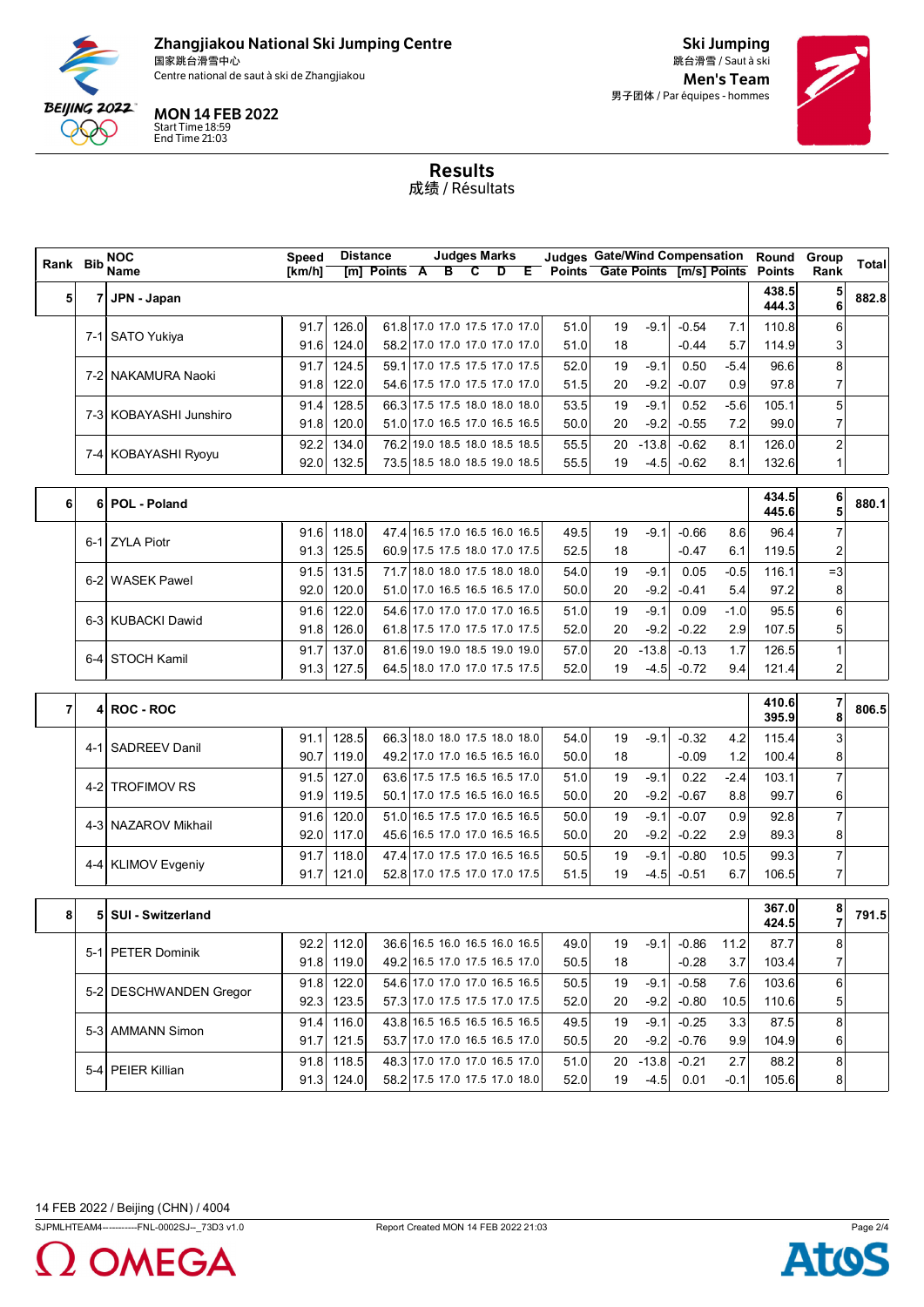

Centre national de saut à ski de Zhangjiakou de la commune de la commune de la commune de la commune de la commune de la commune de la commune de la commune de la commune de la commune de la commune de la commune de la com

# MON 14 FEB 2022

Start Time 18:59 End Time 21:03

Ski Jumping 跳台滑雪 / Saut à ski 男子团体 / Par équipes - hommes



Results 成绩 / Résultats

|                 | <b>Not Qualified for Final Round</b> |                                       |      |       |  |  |                               |      |    |        |         |                  |       |                 |       |
|-----------------|--------------------------------------|---------------------------------------|------|-------|--|--|-------------------------------|------|----|--------|---------|------------------|-------|-----------------|-------|
|                 |                                      | 3 CZE - Czech Republic                |      |       |  |  |                               |      |    |        |         |                  | 279.5 | 9               | 279.5 |
|                 |                                      | 3-1 POLASEK Viktor                    | 90.3 | 108.0 |  |  | 29.4 16.0 16.0 16.0 16.5 16.0 | 48.0 | 17 |        | 0.06    | $-0.6$           | 76.8  | 9               |       |
|                 |                                      | 3-2 KOZISEK Cestmir                   | 91.0 | 109.0 |  |  | 31.2 16.5 16.0 16.0 16.0 16.5 | 48.5 | 19 | $-9.1$ | $-0.02$ | 0.3 <sub>l</sub> | 70.9  | 9               |       |
|                 |                                      | 3-3 SAKALA Filip                      | 91.8 | 101.0 |  |  | 16.8 15.5 15.5 15.5 15.5 15.5 | 46.5 | 19 | $-9.1$ | $-0.09$ | 1.2              | 55.4  | 10              |       |
|                 |                                      | 3-4 KOUDELKA Roman                    | 91.9 | 107.5 |  |  | 28.5 16.5 16.0 15.5 16.0 16.0 | 48.0 | 19 | $-9.1$ | $-0.69$ | 9.0 <sub>l</sub> | 76.4  | 9               |       |
|                 |                                      |                                       |      |       |  |  |                               |      |    |        |         |                  |       |                 |       |
| 10 <sup>1</sup> | $\mathbf{v}$                         | <b>USA - United States of America</b> |      |       |  |  |                               |      |    |        |         |                  | 261.0 | 10 <sup>1</sup> | 261.0 |
|                 | $2 - 11$                             | <b>DEAN Decker</b>                    | 90.4 | 92.5  |  |  | 1.5 15.5 15.0 15.0 15.5 15.0  | 45.5 | 17 |        | $-1.71$ | 22.3             | 69.3  | 10              |       |
|                 | $2 - 21$                             | <b>GASIENICA Patrick</b>              | 91.0 | 105.5 |  |  | 24.9 16.0 16.0 16.0 16.0 16.0 | 48.0 | 19 | $-9.1$ | 0.38    | $-4.1$           | 59.7  | 10              |       |
|                 |                                      | 2-3 BICKNER Kevin                     | 91.0 | 103.0 |  |  | 20.4 16.0 15.5 16.0 15.5 15.5 | 47.0 | 19 | $-9.1$ | $-0.40$ | 5.2              | 63.5  | 9               |       |
|                 |                                      | 2-4 LARSON Casev                      | 91.6 | 106.0 |  |  | 25.8 16.0 15.5 16.0 15.5 16.0 | 47.5 | 19 | $-9.1$ | $-0.33$ | 4.3 <sub>l</sub> | 68.5  | 10              |       |

| 11 | 1 CHN - People's Republic of China |                   |      |       |                                  |                                 |  |  |  |  |      | 115.0 | 111    | 115.0   |      |      |                 |  |
|----|------------------------------------|-------------------|------|-------|----------------------------------|---------------------------------|--|--|--|--|------|-------|--------|---------|------|------|-----------------|--|
|    |                                    | 1-1 ZHEN Weijie   | 89.4 | *84.0 | $-13.8$ 6.0 8.0 8.0 8.0 9.0      |                                 |  |  |  |  | 24.0 | 17    |        | $-0.25$ | 3.3  | 13.5 | 11              |  |
|    |                                    | 1-2 LYU Yixin     | 90.4 | 90.0  |                                  | $-3.0$ 15.0 15.0 14.5 14.5 14.5 |  |  |  |  | 44.0 | 19    | $-9.1$ | $-0.26$ | 3.4  | 35.3 | 11              |  |
|    |                                    | 1-3 SONG Qiwu     | 90.3 | 86.0  | $-10.2$ 15.0 15.0 15.0 15.0 15.0 |                                 |  |  |  |  | 45.0 | 19    | $-9.1$ | $-0.46$ | 6.0  | 31.7 | 11 <sub>1</sub> |  |
|    |                                    | 1-4 ZHOU Xiaoyang | 90.7 | 86.0  | $-10.2$ 14.5 14.0 13.0 14.5 14.5 |                                 |  |  |  |  | 43.0 | 19    | $-9.1$ | $-0.83$ | 10.8 | 34.5 | 11 <sub>1</sub> |  |

|                                         | Jury / Competition Management |    | Judges                 |
|-----------------------------------------|-------------------------------|----|------------------------|
| <b>FIS Race Director</b>                | PERTILE Sandro (FIS)          | A  | SLAVIK Stanislav (CZE) |
| <b>FIS Technical Delegate</b>           | ZUEHLKE Reed (USA)            | в  | LISOVSKII Vadim (RUS)  |
| <b>Chief of Competition</b>             | GUO Haoran (CHN)              |    | MATTOON Dan (USA)      |
| <b>FIS Assistant Technical Delegate</b> | WOLF Stefan (AUT)             |    | LARSEN Joern (NOR)     |
| <b>FIS Assistant Race Director</b>      | SEDLAK Borek (FIS)            | E. | WINKLER Juergen (AUT)  |
| <b>FIS Equipment Controller</b>         | JUKKARA Mika (FIS)            |    | SC LIANG Bing (CHN)    |

| <b>Competition / Weather Information</b> |         |               |                    |      |        |         |                |                         |         |                 |      |         |
|------------------------------------------|---------|---------------|--------------------|------|--------|---------|----------------|-------------------------|---------|-----------------|------|---------|
|                                          | Time    |               | <b>Base Values</b> |      |        | Weather |                | Temp. Start/Finish [°C] | Humid.  | Tan. Wind [m/s] |      |         |
|                                          |         |               | Wind               | Gate | Length |         | Air            | Snow                    | [%]     | Min.            | Max. | Avg.    |
| 1st Round                                | Group 1 | 18:59 - 20:06 | 0.00               | 17   | 89.00m | Clear   | $-20.5/ -21.2$ | $-14.0$ / $-14.0$       | 54 / 55 | $-1.71$         | 0.54 | $-0.30$ |
|                                          | Group 2 |               | 0.00               | 17   | 89.00m |         |                |                         |         |                 |      |         |
|                                          | Group 3 |               | 0.00               | 17   | 89.00m |         |                |                         |         |                 |      |         |
|                                          | Group 4 |               | 0.00               | 17   | 89.00m |         |                |                         |         |                 |      |         |
| <b>Final Round</b>                       | Group 1 | 20:23 - 21:03 | 0.00               | 18   | 89.60m | Clear   | $-21.7/ -21.7$ | $-14.0$ / $-14.0$       | 56/56   | $-1.11$         | 0.01 | $-0.40$ |
|                                          | Group 2 |               | 0.00               | 18   | 89.60m |         |                |                         |         |                 |      |         |
|                                          | Group 3 |               | 0.00               | 18   | 89.60m |         |                |                         |         |                 |      |         |
|                                          | Group 4 |               | 0.00               | 18   | 89.60m |         |                |                         |         |                 |      |         |